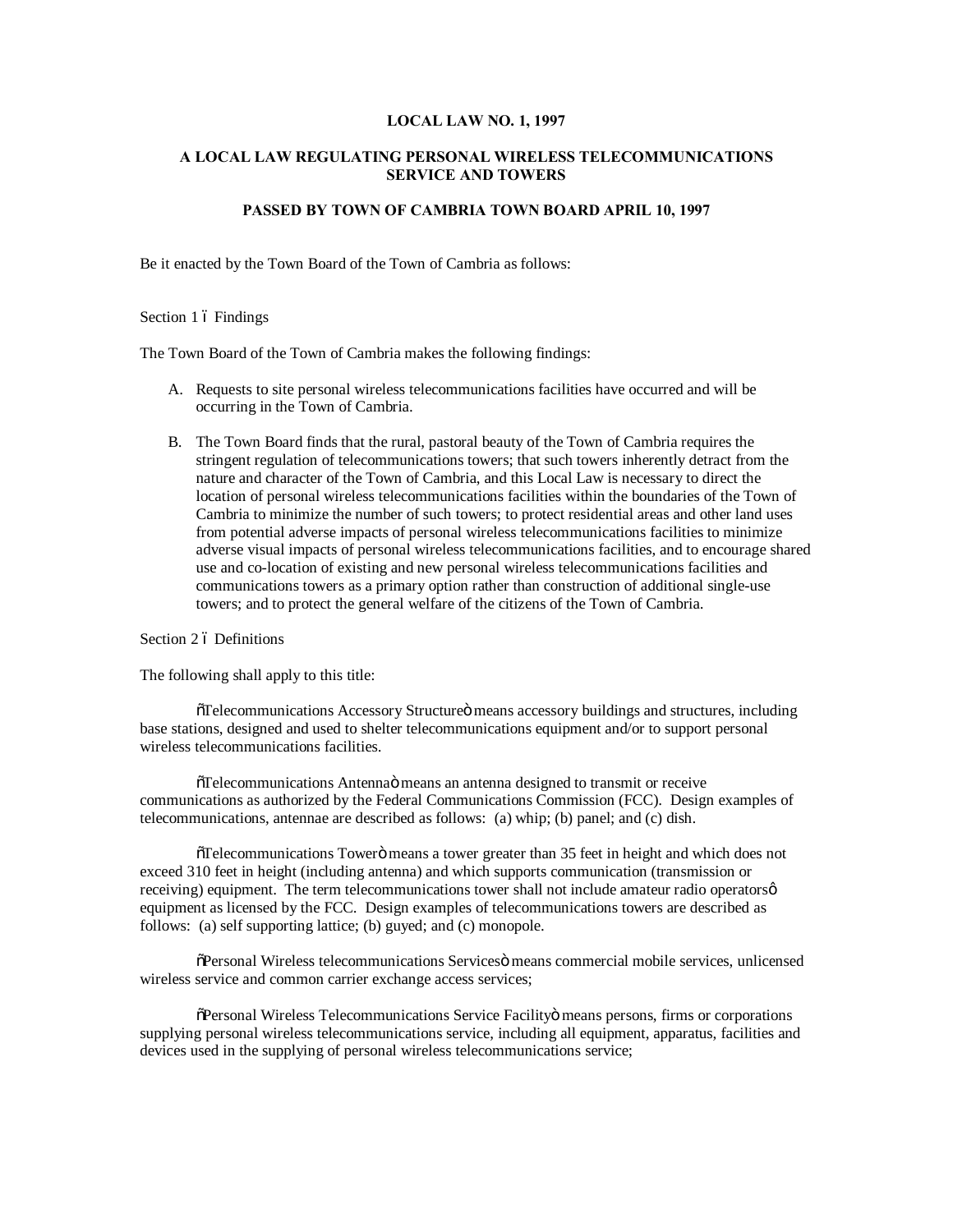$\tilde{M}$ ajor Modification of Personal Wireless Telecommunications Facilities means a modification of height, silhouette and/or ground area of any telecommunications tower or telecommunications accessory structure, and/or the addition of telecommunications antennae of a new provider to an existing tower.

Section 3 6 Personal Wireless Telecommunications Service Facilities and Towers; Facilities and Towers; Use District Where Allowed; Preferred Sites

Subject to the provisions of this section, personal wireless communications facilities and communications towers shall be permitted only in the Agricultural and Residence (AR), Light Retail Business (B-1), General Business (B-2) and Industrial (I-I) Zoning Districts. Preferred sites include property with an existing structure suitable for building or tower mounted installation, and/or for colocation. Municipal or institutional use property, property in the Industrial, B-1 or B-2 Zoning Districts, and property in vicinity of property already used for public utility purposes, such as powerlines.

Section 4 6 Personal Wireless Telecommunications Service Facilities and Towers

- A. The placement, construction, and major modification of all personal wireless telecommunications facilities and telecommunications towers within the boundaries of the Town of Cambria shall be permitted only after a special permit is issued by the Zoning Board of Appeals after a Public Hearing and upon receipt of the Planning Board& recommendation pursuant to Section 1100 of the Zoning Ordinance of the Town of Cambria, and after site plan approval issued by the Planning Board subsequent to the issuance of a Special Permit by the Zoning Board of Appeals, after issuance of a building permit, and subject to all other applicable provisions of this Local Law and all other applicable laws, rules and regulations. All applications hereunder shall also be referred to the Niagara County Planning Board for review and recommendation. This title shall supersede Sections 1100 (1) (a) (18) and 1100 (2) (a) (5) of the Zoning Ordinance for the uses regulated hereunder. Such facilities, antennas and/or towers are prohibited in the Residence (R-1) and Escarpment (ED) Districts.
- B. All new telecommunications antennae which are not attached to telecommunications towers shall comply with the provisions of this Local Law.
- C. All telecommunications towers permitted on the effective date of this Local Law shall be allowed to continue their usage as they presently exist, but shall be subject to the provisions of this Local Law relating to permit renewal, and any other provision not inconsistent with the permit, and additional new telecommunications antennae shall be permitted thereon without regard to the zoning district in which the tower is located. New telecommunications towers shall comply with the requirements of this section. Any applications pending on the effective date of this Local Law shall be subject to the provisions of this Local Law.
- D. To preserve the aesthetic and scenic value of the Town, new telecommunications facilities shall be sited on existing telecommunications towers, unless the applicant demonstrates unequivocally that co-location is not possible. Any existing permit shall, regardless of additional expense or modification of facilities, allow and encourage co-location on its facilities.
- E. Applications under this Local Law shall be made as follows: Applicants for a special permit to place, construct or modify personal wireless telecommunications facilities within the Town of Cambria shall submit the following information to the Zoning Board of Appeals for its referral to the Town Planning Board and the Town Engineer for review and recommendation:
	- 1. Visual Environmental Assessment Form (Visual EAF) Landscaping Plan and Visual Assessment Report including appropriate models and photography assessing the visibility from key viewpoints identified in the Visual EAF, existing treelines, and proposed elevations. The Planning Board, upon its review as set forth above, may request additional visual and aesthetic information as it deems appropriate on a case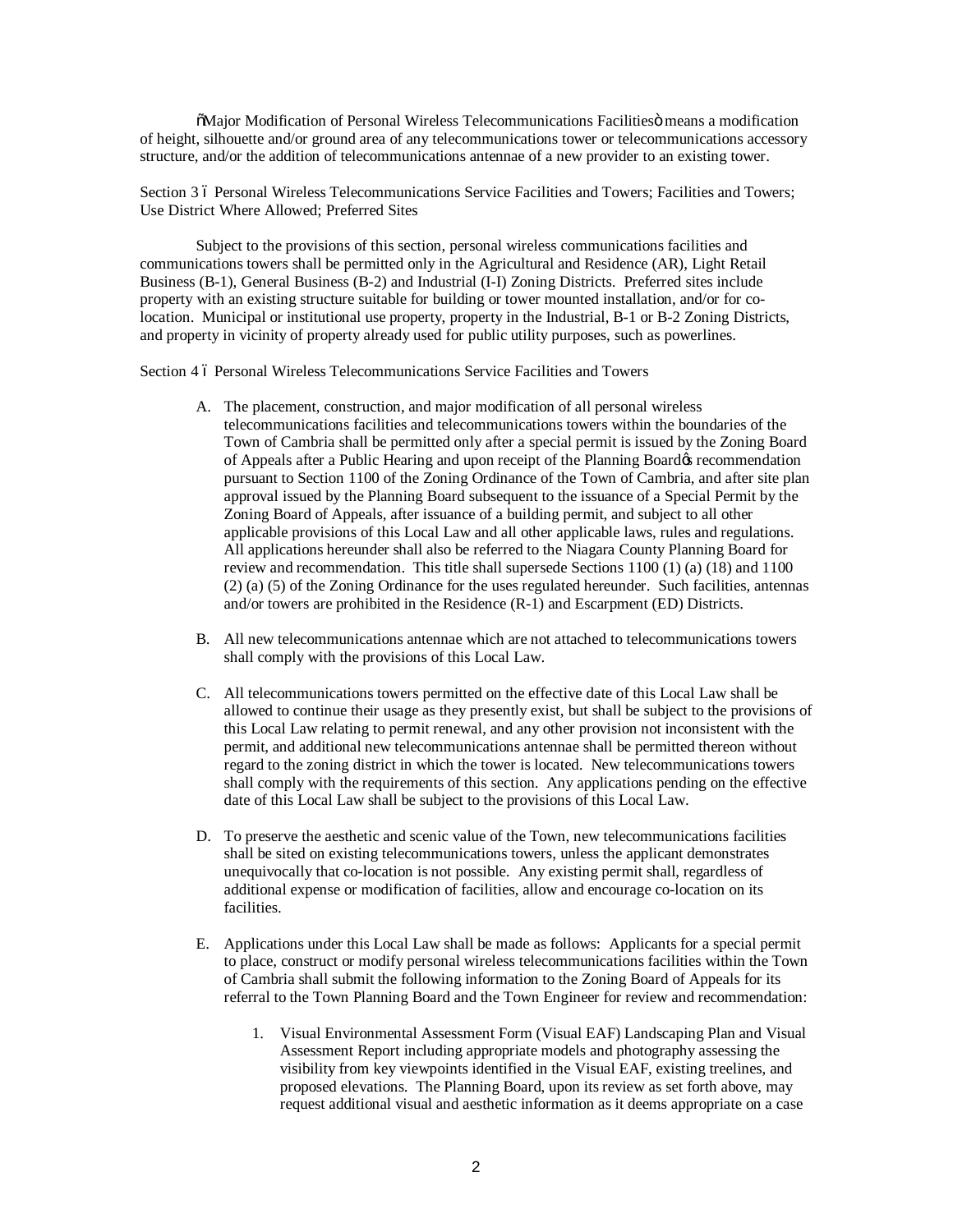by case basis. Such additional information may include, among other things, line-ofsight drawings, and/or visual simulations. If requested, a visual impact analysis shall be prepared by a landscape architect registered in New York State. The Town, at the expense of the applicant, may employ consulting assistance to review the findings and conclusions of the visual impact analysis.

- 2. Preliminary Report prepared by a licensed professional engineer describing:
	- (i) Feasibility of co-location on existing structures and telecommunications facilities,
	- (ii) applicant is full map and grid coverage in Town,
	- (iii) surrounding topography and relation to line of sight transmission,
	- (iv) available road access, electric power and land-based telephone lines and/or microwave link capability,
	- (v) required improvements or construction activities, including those within the public right-of-way or lands owned or controlled by the Town of Cambria,
	- (vi) identity of location, ownership and usage of currently existing telecommunications facilities within the Town,
	- (vii) plans for construction of telecommunications accessory equipment building or structure and landscaping plan,
	- (viii) proposed mitigation measures for visual impacts,
	- (ix) proposed safety measures, and
	- (x) compatibility with existing telecommunications networks, NYS Thruway Authority telecommunications network and public safety and emergency networks, such as fire, ambulance, police and 911.
- 3. In the case of an application for a telecommunications tower, additional information shall be provided describing the following: the telecommunications tower  $\alpha$  height and design, including a cross section of the structure; the telecommunications tower% compliance with applicable structural standards; the telecommunications tower% capacity, including the number and type of telecommunications antennae it can accommodate and the basis of the calculation of capacity; the telecommunication tower% capacity to be expanded or modified to accommodate additional antennae.
- 4. In the case of a telecommunications antennae mounted on an existing structure, additional information shall be provided indicating the following: the existing structure as suitability to accept the telecommunications antenna; the proposed method of affixing the telecommunications antenna to the structure; and complete details of all fixtures and couplings, and the precise point of attachment.
- 5. Demonstration of need for proposed telecommunications facility showing the impracticality of upgrading or expanding an existing site, and a statement and proof of reasonable efforts made to co-locate on an existing site, and a statement and proof of reasonable efforts made to co-locate on an existing structure.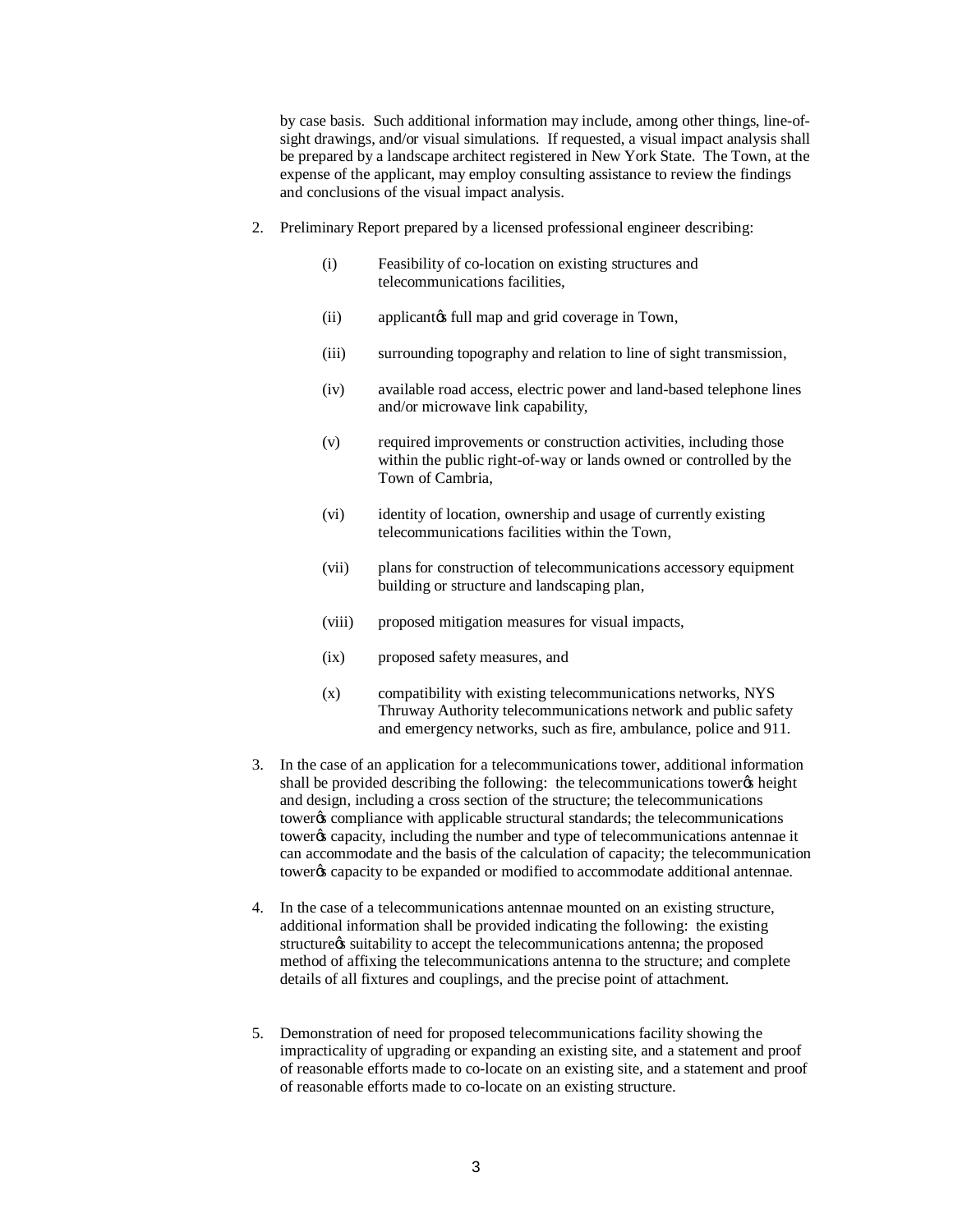- 6. Demonstration that the proposed site is the most appropriate available site for the location of the facility.
- 7. Inventory of existing Telecommunications Facilities within the Town outlining opportunities for shared use as an alternative to the proposed use. If co-location is not used, the applicant must demonstrate that the proposed telecommunications tower or telecommunications antenna cannot be accommodated on an existing approved telecommunications tower or facility, or on an existing facility with modifications.
- 8. Description of the applicant to long range plans which project market demand and long range facility expansion needs within the Town.
- 9. Proof of certified mail announcements to all other telecommunications providers in the area declaring the applicant to sharing capabilities and/or siting needs.
- 10. A map showing the location of the premises for which the permit is sought and sketch plan showing all features of the facility necessary for providing road access, electrical service, land based telephone line connection and/or microwave link capability within the property boundaries of the proposed location.
- 11. In the case of an application for a telecommunications antenna or tower to be located on private lands owned by a party other than the applicant or the Town, a copy of the lease agreement with the property owner shall be provided.
- 12. Information concerning any towers previously approved for construction in the Town of Cambria which have not yet been constructed, and the efforts made by applicant to attempt either co-location of its facilities on such a tower, or efforts made to determine the feasibility of modifying the plans previously approved to enable its facilities to be co-located on such a tower.
- 13. Minimum height of tower required by applicant.
- 14. Efforts made to establish grid systems identical to or similar to other utilities using similar technology.
- 15. An agreement by the applicant, in writing, to remove the tower, antenna(s), accessory structures, etc. if such a facility becomes technically obsolete or ceases to be used for its originally intended purpose for six (6) consecutive months.
- 16. An agreement that the facility shall be inspected at least every fifth year for structural integrity by a New York State licensed professional engineer, retained by the facility owner and/or operator(s), with a copy of the inspection report to be submitted to the Code Enforcement Officer.
- 17. A safety analysis of the electromagnetic environmental surrounding the proposed site. The safety analysis shall be prepared by a qualified electromagnetic engineering specialist or health professional qualified to produce such analysis. The safety analysis must demonstrate that the general public electromagnetic radiation exposure does not exceed the standards set by Federal Regulations.
- 18. Such other information as may be required by the Zoning Board of Appeals, the Planning Board, the Town Engineer or Code Enforcement Officer.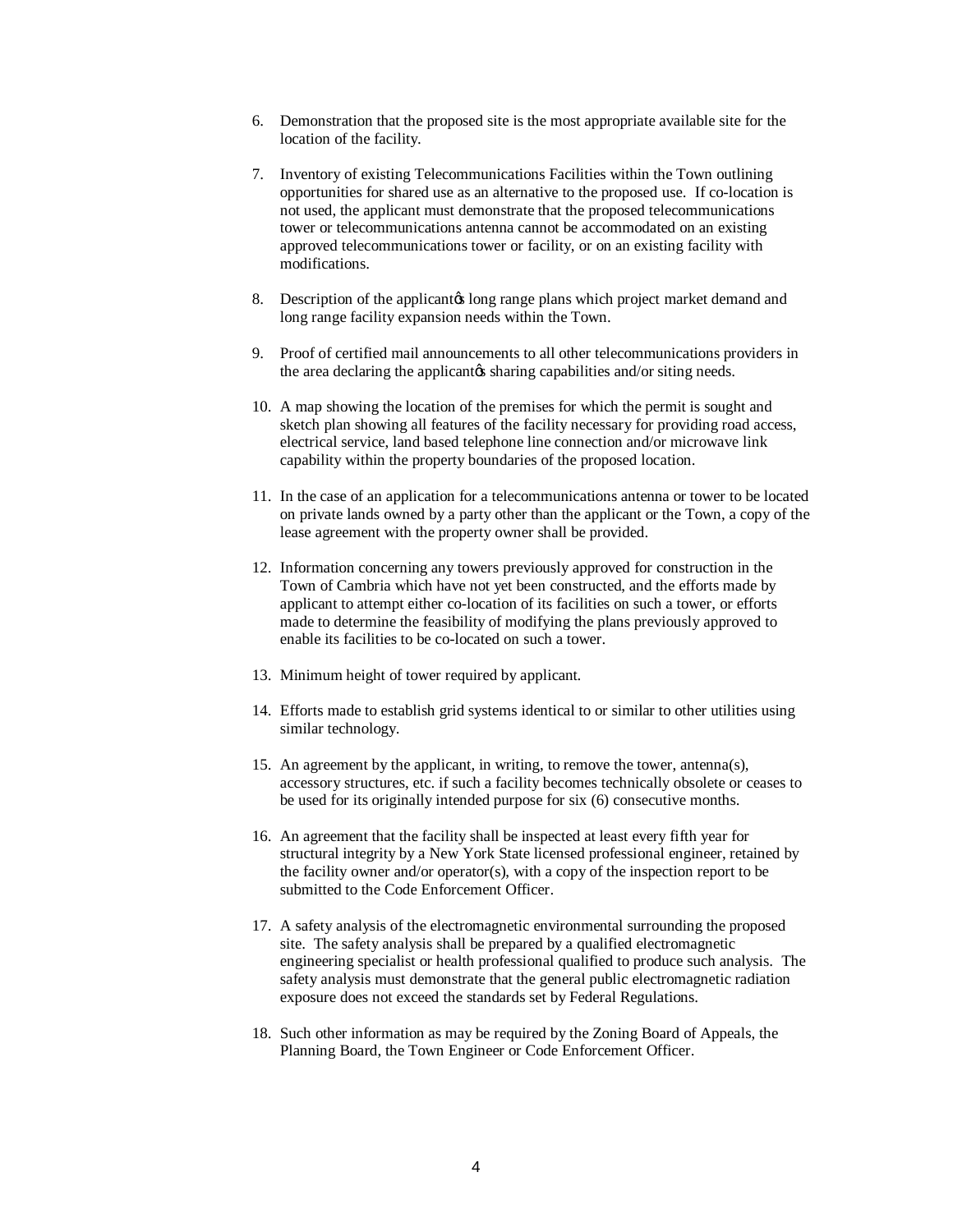F. Special permits issued for Personal Wireless Telecommunications Service Facilities and Telecommunications Service Facilities and Telecommunications Towers shall be issued only upon findings that such facilities and/or towers meet the following requirements:

The tower and/or facility is necessary to meet current or expected demands for the services supported by the telecommunications facility for that applicantos network;

The tower and/or facility conforms with all applicable regulations promulgated by the Federal Communications Commission;

The tower and/or facility is designed and constructed in a manner which minimizes its visual impact to the extent practical;

The tower and/or facility complies with all other requirements of this Local Law; and

The tower and facility will be located in an appropriate site within the technically feasible area for the location of the Telecommunication Facility.

Such Special Permits shall be subject to the following conditions:

- 1. Separation distance. Telecommunications facilities shall be separated from all residential dwellings by a distance of 250 feet or one and one-half times the height of the tower, whichever is greater.
- 2. All telecommunications accessory structures shall comply with zoning setback regulations in the affected zone. In any event, a telecommunications tower shall be set back a distance at least equal to its height. The structure or tower shall be separated from residential dwellings by a distance of at least five hundred (500 $\phi$ ) feet. This requirement may be waived by the Zoning Board of Appeals, if other considerations require such waiver. Additional setbacks from all property lines may be required by the Zoning Board of Appeals in order to provide for the public safety, and for aesthetic reasons.
- 3. Minimal visual impacts. All telecommunications towers and telecommunications antennae shall be sited to have the least possible practical visual effect on the environment. Vegetation growth in the vicinity of the facility or tower shall be adequately controlled.
- 4. Lighting. Telecommunications towers shall not be artificially lighted unless otherwise required by the Federal Aviation Administration, or other federal, state or local authority.
- 5. Material and paint. Telecommunications towers and telecommunications antennae shall be of a galvanized finish, or painted gray above the surrounding treeline, and gray or green below the treeline; the mountings of telecommunications antennae shall be non-reflective and of the appropriate color to blend with their backgrounds, unless otherwise required by the FAA. Freestanding lattice towers are not permitted.
- 6. Screening and Architectural Character. Screening may be required by the Zoning Board of Appeals to screen portions of the telecommunications tower and tower base from nearby residential property or important views. With respect to Architectural character, design measures shall be used to integrate the facilities with existing buildings in the area to the extent applicable.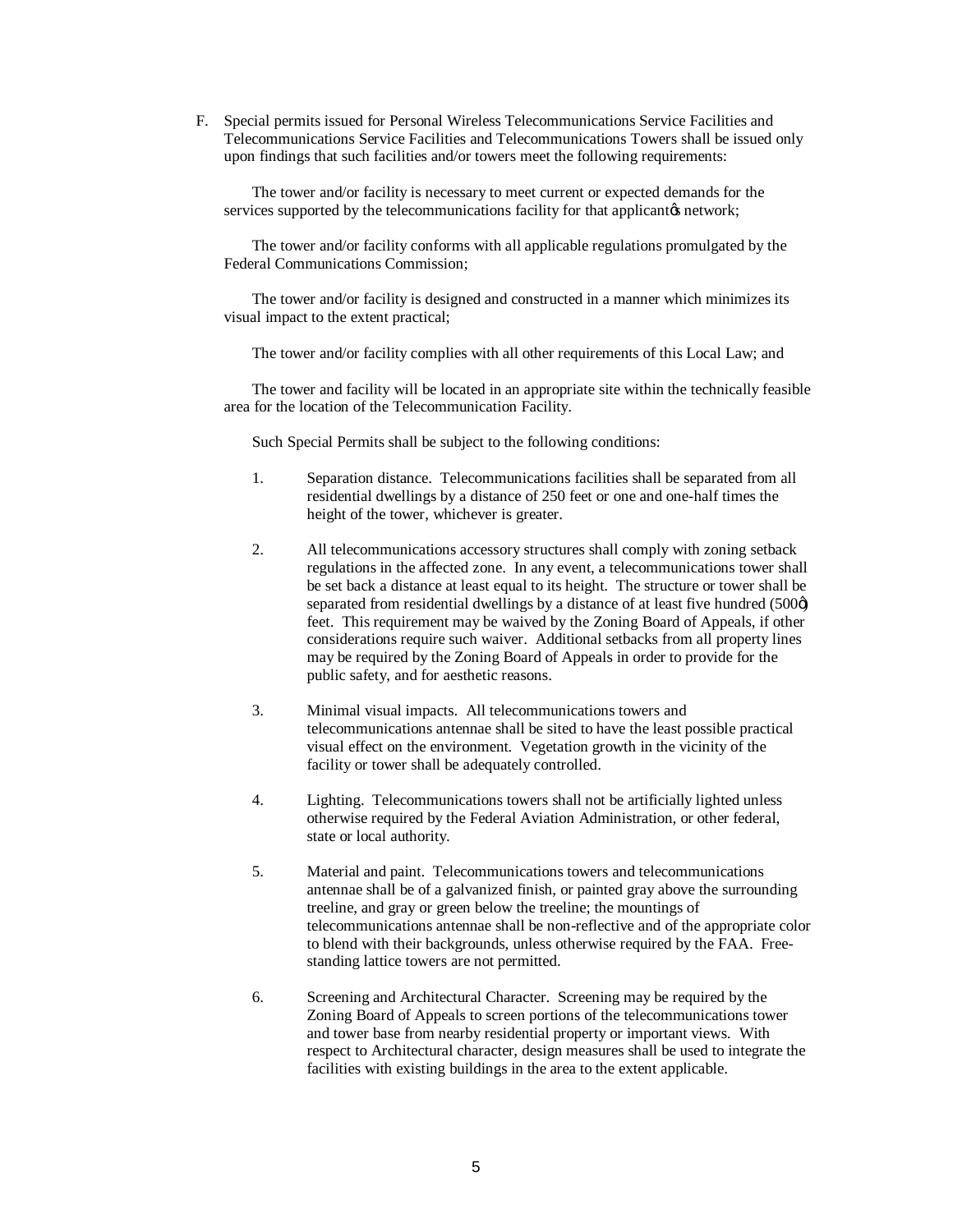- 7. Height. The size of telecommunications sites shall be limited to the minimum required to provide proposed telecommunications services, but shall include consideration of height needed for co-location.
- 8. Access roads. Plans for any requires access roads shall be submitted as part of the permit application ad shall be subject to approval by the Highway Superintendent.
- 9. Telecommunications accessory structures. Telecommunications support facilities such as vaults and equipment rooms, utilities and other support structures shall be screened, placed underground, depressed, earth bermed or sited below the ridgeline to the greatest extent feasible, particularly in areas of high visibility.
- 10. Telecommunications antennae. Due to their high visibility, dish and parabolic telecommunications antennae shall be located at as low an elevation as possible without compromising the function of the device, preferably on the sides of buildings or ground mounted on slopes below the ridgeline wherever possible, rather than elevated on telecommunications towers. Microwave and satellite dishes shall be of mesh construction wherever possible.
- 11. Utility service. AT the discretion of the Zoning Board of Appeals, electrical and landbased telephone utilities which are extended to serve telecommunications sites shall be underground on the applicant  $\alpha$  property.
- 12. Security provisions. Each site shall have a security program including physical features such as fencing, anti-climbing devices or elevating ladders on the telecommunications towers and/or monitoring either by staff or electronic devices, to prevent unauthorized access and vandalism. There shall be no permanent climbing pegs within thirty (30) feet of the ground in any tower.
- 13. Safe zone. Telecommunications towers shall be designed so that in the event of failure, they will fall within the setback area of the site leased or owned by applicant and/or away from adjacent development.
- 14. Noise. Noise producing equipment shall be sited and/or insulated to minimize noise impacts on adjacent properties.
- 15. Annual inspection and report. Unless waived by the Board, telecommunications towers over 100 feet in height, including towers existing on the effective date hereof, shall be inspected annually by a licensed professional engineer or at any other time upon a determination by the Town's Code Enforcement Officer that a telecommunications tower may have sustained structural damage, and a copy of the inspection report submitted to the Town Code Enforcement Officer. The facility shall be inspected at least every fifth year for structural integrity by a New York State licensed professional engineer, retained by the facility owner and/or operator(s), and a copy of the inspection report shall be submitted to the Code Enforcement Officer.
- 16. Removal. All telecommunications facilities, including but not limited to antennae, towers and accessory structures, shall be dismantled and removed from the site when they have been inoperative or abandoned for six months, or upon the expiration or revocation of any Special Permit hereunder. Applicants shall post a bond or other suitable undertaking as a condition of the use permit in order to guarantee removal of abandoned structures. The sufficiency of the facility removal bond shall be confirmed at least every five (5) years by an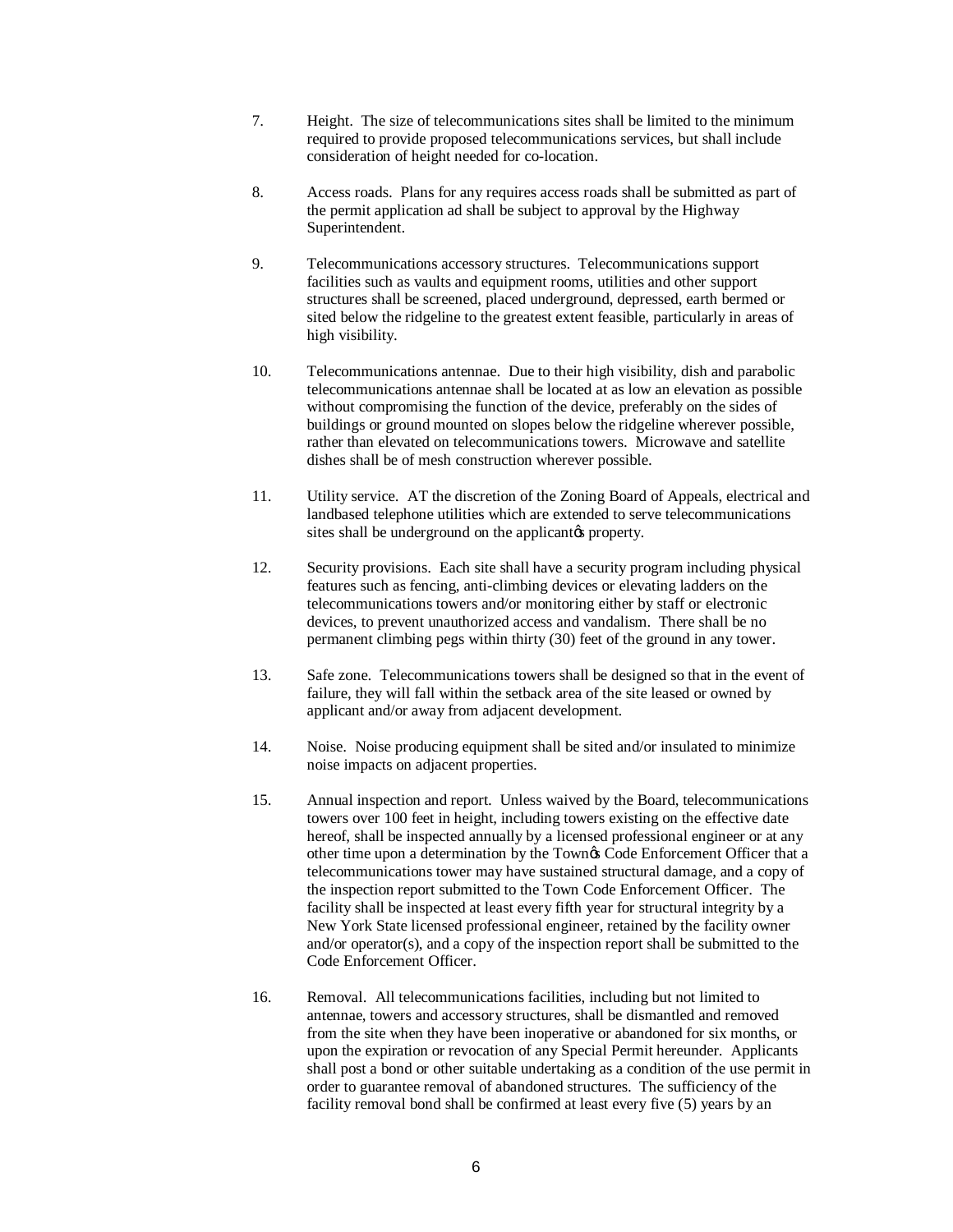analysis of the cost of removal and property restoration performed by a New York State licensed professional engineer, retained by the facility owner and/or operator(s). The results of such analysis shall be communicated to the Code Enforcement Officer. If the bond amount in force is insufficient to cover the costs of removal of the tower etc., it shall be immediately increased to cover such amount.

- 17. Post-installation field report. A post-installation field report identifying the facility to coverage area, the telecommunications tower to maximum capacity, committed capacity and unused capacity, if any, and co-located users of the telecommunications tower, shall be submitted to the Town.
- 18. Proof of Insurance. The applicant shall annually provide the Town Clerk proof of insurance in a sufficient dollar amount to cover potential personal and property damage associated with construction and operation thereof.
- 19. Special Permit Term. Special permits granted pursuant to this Local Law shall be issued for an initial term of one year. Permits may be renewed thereafter without the necessity of a public hearing for a period of between one and five years. The length of the permit to renewal period shall be in the Zoning Board of Appealsø sole discretion.
- 20. To the extent determined by the Zoning Board of Appeals, the application shall provide for the placement of antennae and other telecommunication devices on its facilities for public safety organizations.
- 21. No Building Permit shall be issued by the Code Enforcement Officer for construction of such a structure or tower hereunder unless the plans therefore have been approved by the Town Engineer. The cost for the review hereunder shall be borne by applicant.
- 22. FAA approval, if required.
- 23. The use of any portion of a facility for signs or advertising purposes, including company name, banners, streamers, etc., is prohibited.
- 24. No outside storage of vehicles, materials or waste shall be permitted, except for limited periods when the facility is undergoing additions, repair or renovation.
- 25. The facility shall be maintained in good order and repair at all times according to Town code requirements.
- 26. Applicant shall pay for the costs of the Town $\alpha$  engineers and attorneys for time spent reviewing and analyzing the application.
- 27. Application Fee. Applicant shall pay an application fee in the amount of \$500.00, or such other amount as the Town Board may, from time to time, determine by resolution, at the time of filing of its application herein which shall cover the expense of processing the application, exclusive of costs covered by Section 26, above. Such fee shall also be paid for each renewal.
- G. After the Public Hearing as required by the Town of Cambria Zoning Ordinance, the Zoning Board of Appeals may grant the special permit, deny the special permit or grant the special permit with written conditions. Denial of the special permit shall be by written decision based upon substantial evidence submitted to the Board.